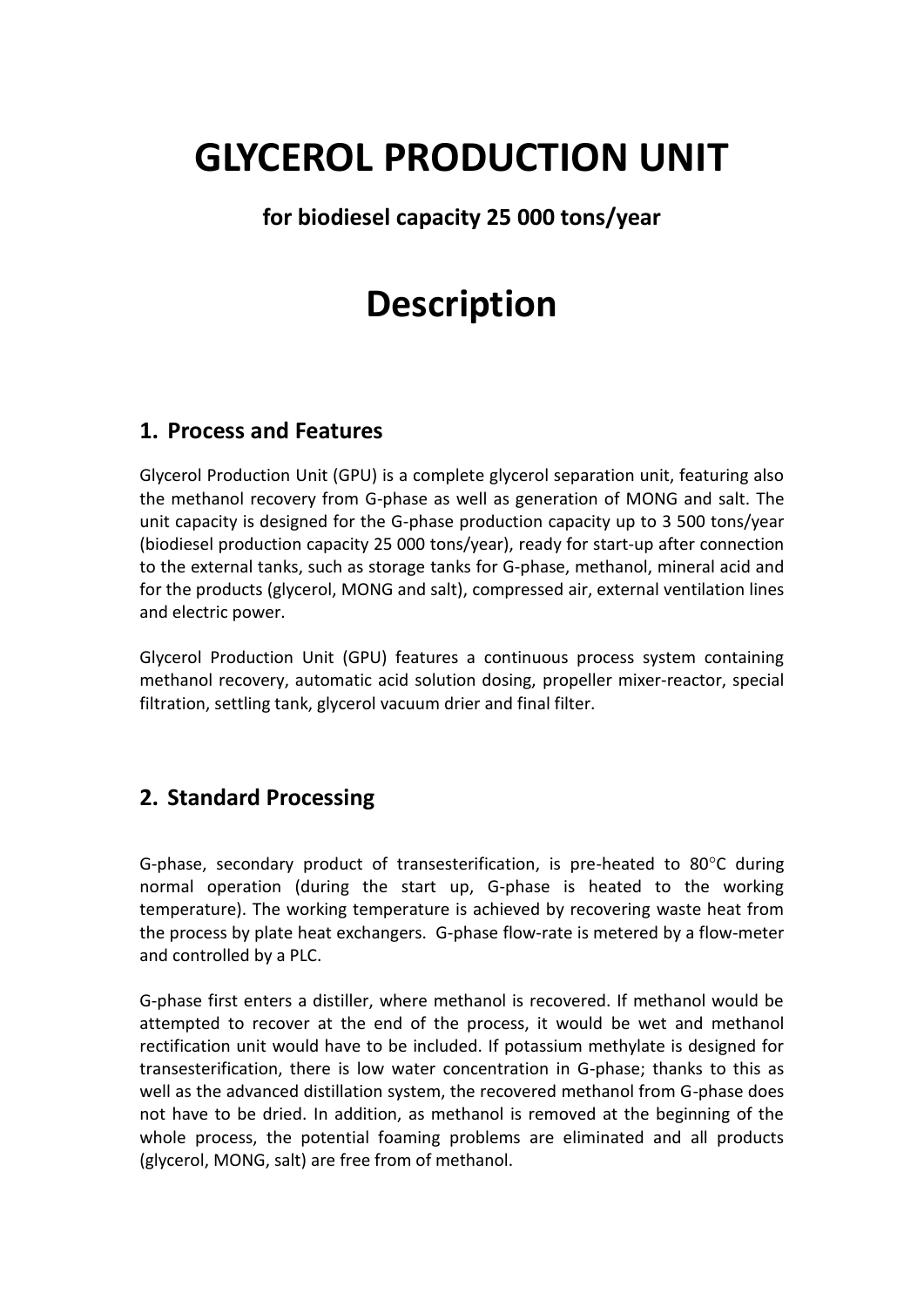After de-methanolysis, mineral acid solution is dosed into the G-phase by a dosing pump. The dosing rate is controlled by a pH meter. The media are mixed in the following propeller mixer/reactor, where G-phase is split into three products – Glycerol, MONG and salt.

Salt is removed in the following specialised duplex deep bed filter. After the pressure drop in the working filter reaches a pre-set value, the filtration is re-directed to the other filter. The plugged filter is regenerated by flushing it with water. Removed salt is dissolved in water and transported into a storage tank. It can be utilized as a liquid fertilizer.

The remaining liquid mixture flows into a decanter where Glycerol settles down and MONG floats in the upper part of the tank. MONG is collected from the top and sent into the storage.

Glycerol, as a polar compound, attracts majority of water coming from the acid solution and G-phase. Hence, it has to be dried in a vacuum distiller. Precipitated salts after drying are filtered out.

The requirements for the proper running of GPU are as follows:

- minimum 1 bar pre-pressure from the external G-phase and acid tank or external pump
- compressed air supply permanent ≥ 7 bar at connector on GPU during operation
- stable supply of electricity
- ambient temperature in the production hall 18°C to 30°C (higher temperatures should be discussed) min. 12 hours before starting the GPU and permanent during production
- mineral acid concentration to be added according to the BDT recipe

Divergent parameters or improper operation can cause lower quality or cause damage to the GPU.

#### **3. Raw Material**

The G-phase from CPU being fed into GPU has the following expected composition:

| • Glycerol                       | 56 % - 73 %     |
|----------------------------------|-----------------|
| • Methylester                    | $8\% - 20\%$    |
| • Methanol                       | $5% - 12%$      |
| • Alkalines (soaps and catalyst) | 14 % - 16 %     |
| • Water and other impurities     | $0.5\% - 2.0\%$ |
|                                  |                 |

Apart from the G-phase, the other input material is: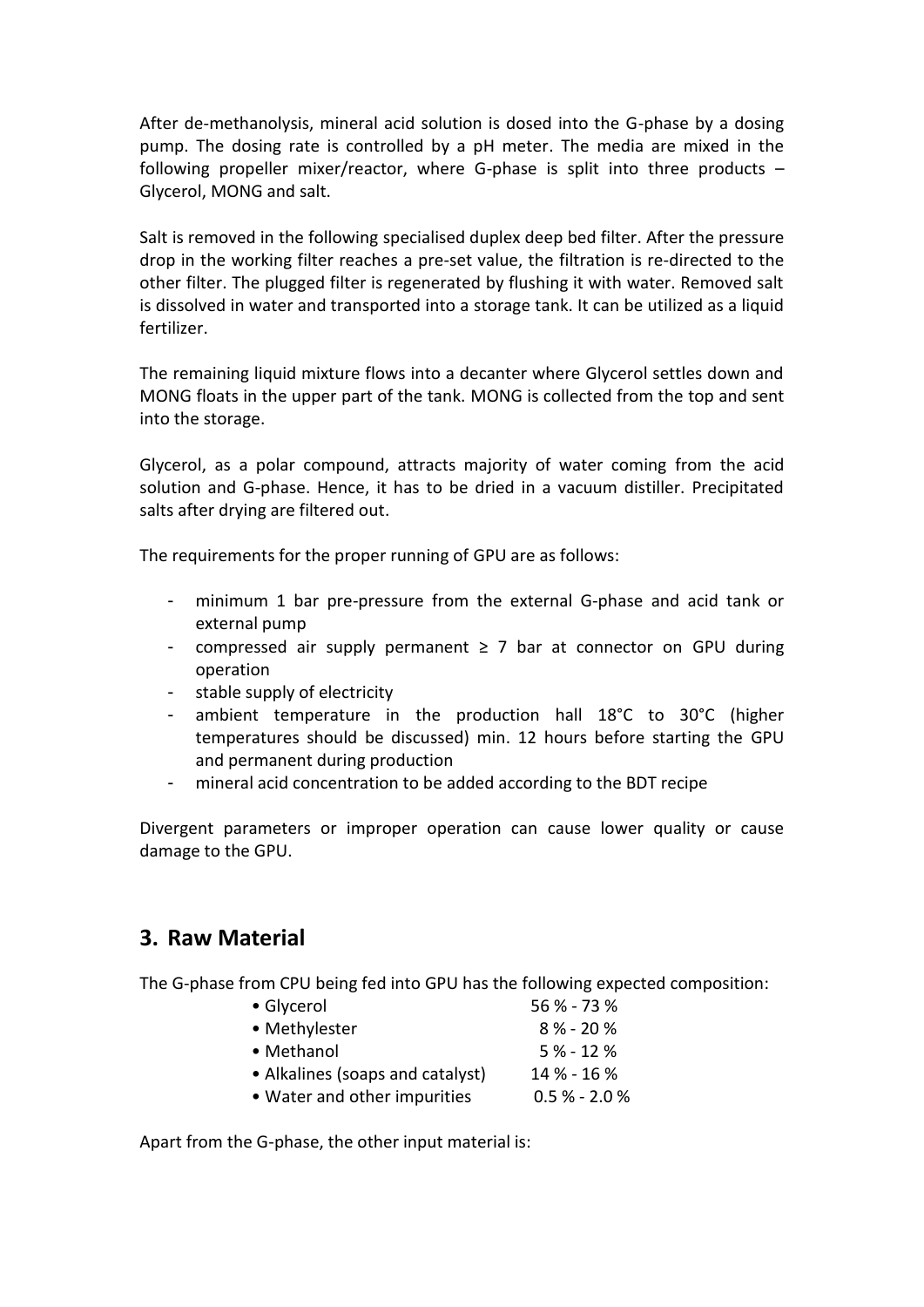• Mineral (phosphoric) acid fed with at the concentration of 75 - 85 % (type and concentration can be altered according to the customer request). Its feeding rate is expected to be approximately 10 % of the G-phase feeding. The exact rate depends up on the input Gphase quality (and selected acid concentration).

#### **4. Typical Mass Balance**



*\* Salt is shown as pure. In reality it is dissolved in water for easy transportation and a potential to apply it directly as a liquid fertilizer.*

#### **5. Utility Consumption Data per 25 000 t biodiesel**

|                                       | Quantity per 50 000 t<br>biodiesel | <b>Specification</b>              |
|---------------------------------------|------------------------------------|-----------------------------------|
| G-phase                               | 3,500t                             | See Section 3 : Raw Material Spec |
| Compressed air for<br>instrumentation | 75 kN $m3$                         | Dried,<br>free of oil, 8 bar.g,   |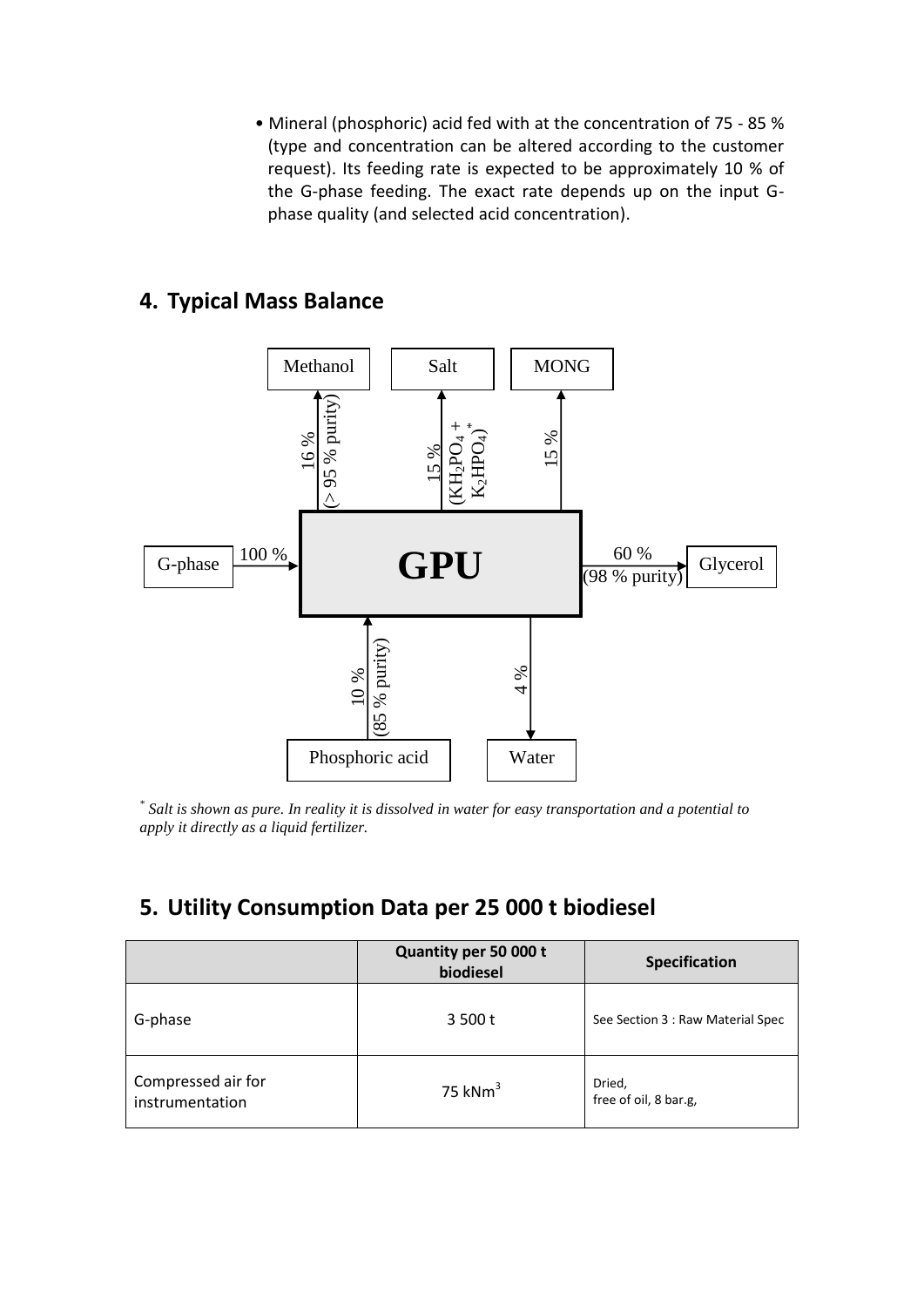| Electricity  | 70 kW* | 3x380 V,<br>50 Hz                                        |
|--------------|--------|----------------------------------------------------------|
| Mineral acid | 350 t  | Preferable acid is phosphoric with<br>85 % concentration |

\* Installed power requirements will vary depending on the project capacity, please consult BDTech for precise information concerning your individual project

#### **6. Usage and Mode of Operation**

The GPU is a standardized G-phase splitting technology, which is the auxiliary processing element within the biodiesel plant. The GPU is designed for 24 hour / day operation by qualified personnel. The process parameters shall be monitored constantly and adjusted as required. Interrupted operation may affect the product quality and the production yield.

#### **7. Heating & Cooling Demand**

Heating and cooling is part of the Glycerol production unit. Heating is provided by the electrical heating elements. It can be retrofitted to the heating system requested by the customer. Heating demand is approximately 46 kW depending on the ambient temperature, G-phase retention time before processing, etc.

Generated vapours are condensed by an advanced closed loop cooling unit. As it is a closed system, no water evaporates during cooling hence water does not have to be regularly fed. Owing to the advanced system and application of the potassium methylate for biodiesel production, the recovered methanol does not have to be rectified and the purity is more than 95 %. As the methanol rectification unit is not needed, the capital as well as the operating costs is cut down. The cooling of the water vapour is performed by the second cooling loop of the same cooling unit. The cooling demand is approximately 50 kW depending on the ambient temperature, etc. and the electric power needed for the cooling is only 17 kW thanks to the advanced cooling system.

The output Glycerol and MONG deliver the heat to the input material via plate heat exchanger recovering heat and saving appreciably operating cost. The Glycerol and MONG output temperature is around  $40 - 50$  °C.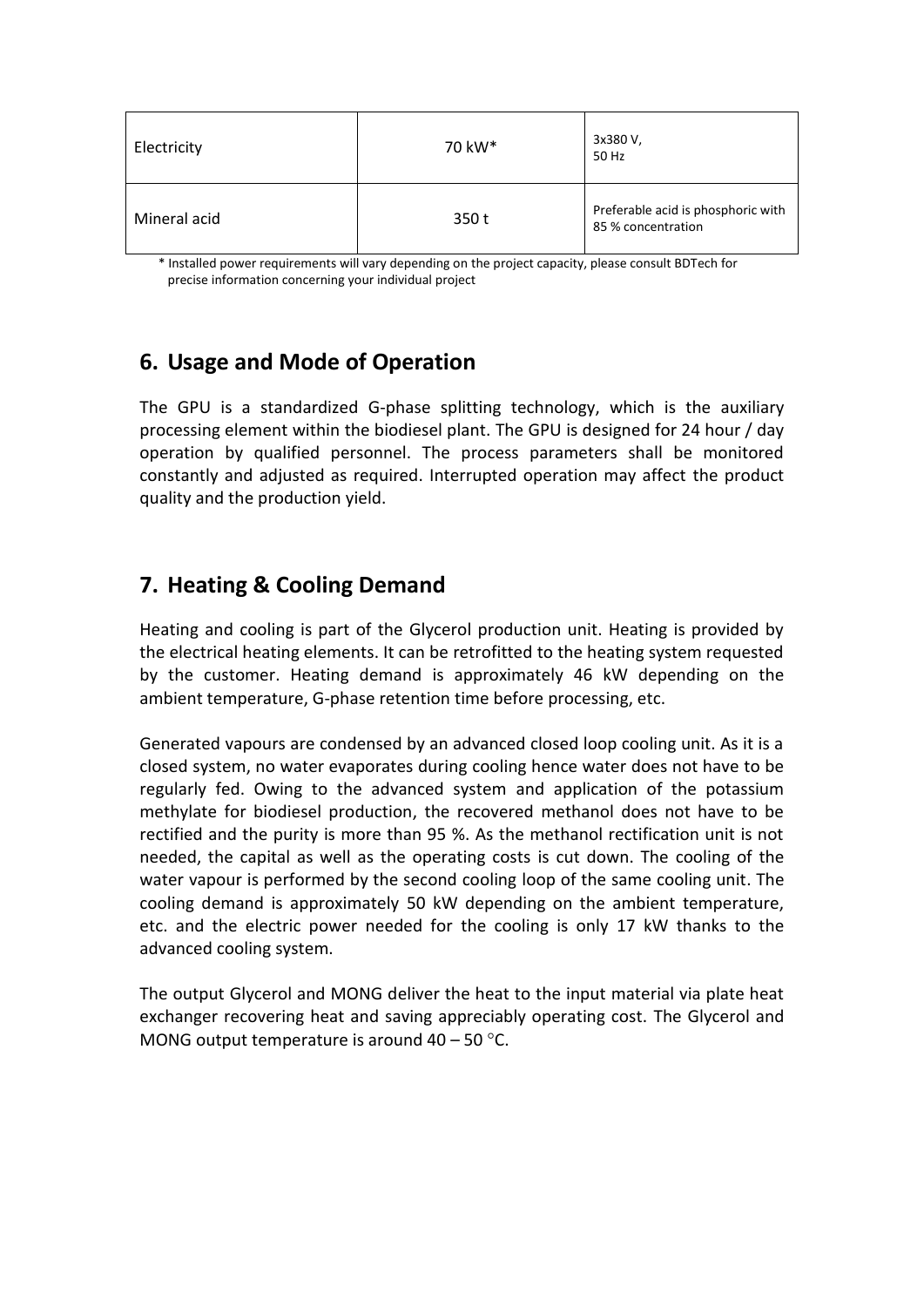#### **8. Connections**

All gas or liquid connections are terminated by BDT quick couplings in the specified size. The connection from BDT machines (GPU) to the peripherals (tanks, air, etc.) on project site must be made by the customer, using flexible hoses (included in the scope of delivery).

#### **9. Automation Concept of Project**

The GPU control system can be integrated into the overall project automation. The GPU operating and performance parameters can be monitored from the plant control room. BDT recommends a fully integrated control room to monitor all project related systems including the GPU, tank farm, pumps, etc.

All components are hermetically sealed or connected to ventilation. Pressure tanks or pressurized tank-type reactors are not used in GPU.

#### **10. Remark**

- All mentioned data are calculated for maximal flows under standard conditions. Results may vary if operated under conditions deviating from BDTech standards and if feedstock qualities vary.
- All data are subject to change in case of technical requirements.
- All modifications to standard GPU module should be discussed prior to commencement of GPU construction.
- $-$  It is recommended that the client checks the local regulations for operating a biodiesel production project.